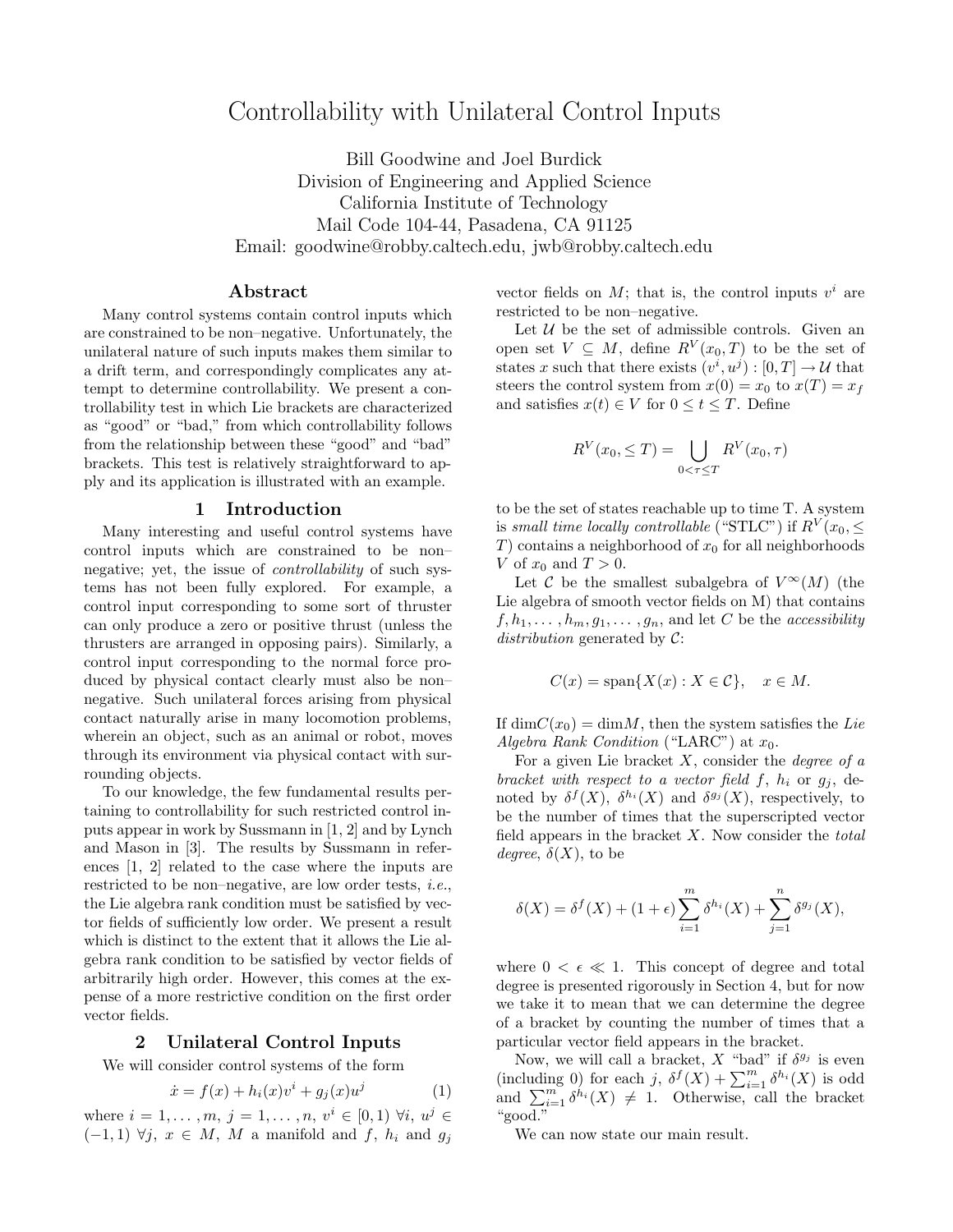PROPOSITION 2.1 Consider the control system described by Equation 1. Assume that the system satisfies the LARC and that there exist coefficients  $\lambda_i$  and  $\alpha_i$  such that

$$
\sum_{i=1}^{m} \lambda_i h_i(x) + \sum_{j=1}^{n} \alpha_j g_j(x) = 0 \quad \forall x \in \text{nbd}(x_0), \tag{2}
$$

where  $\lambda_i \in (0,1)$  and  $\alpha_j \in \mathbb{R}$ . Assume further that any bad bracket can be written as a linear combination of brackets of lower total degree. Then the system is  $STLC$  at  $x_0$ .

The proof of this Proposition appears in Section 5. We note that in the proof of this result, we provide an alternative result given by Proposition 5.1 which is more general and thus less restrictive; however, in practice, this more general test will be more difficult to apply than Proposition 2.1, above.

Although technically difficult to prove, the intuition behind the restriction expressed by Equation 2 is simple. Due to the control input restrictions, none of the control inputs  $v^i$  can be negative. However, Equation 2 can be solved for one  $-h_i$  in terms of the other  $h_i$ 's with positive coefficients and the  $q_k$ 's with arbitrary coefficients. Thus, allowable control inputs  $(v^j > 0, j \neq i)$ effect the same result as a disallowed control input (one  $v^i < 0$ ).

### **3 Example**

Before we present the proof of Proposition 2.1, we will illustrate its application with an example. Here we consider the controllability of rigid body with "thrusters." Initially consider the body to be centered about orthogonal coordinate axes, and let two thrusters be placed at the points where the x–axis intersects the surface of the body and two more thrusters placed at the points where the y–axis intersects the surface. Let the force of the thrusters on the  $x$ –axis be in the negative z–direction, and the force of the thrusters on the y–axis be in the positive *z*–direction. As a fifth control input, let the thrusters rotate by a small angle,  $\psi$ (which can be both positive and negative) about their respective axes so that the thrusters aligned on the  $x$ axis rotate in opposite directions so that if they are both "thrusting" they both contribute to a positive torque about the  $z$ -axis, and let the thrusters aligned on the  $y$ –axis rotate in opposite directions so that both contribute a negative torque about the  $z$ –axis. We will consider a spherical body with unit radius and mass  $\frac{5}{2}$  (so that the inertia tensor is the identity) as illustrated in Figure 1; although, for a non–spherical body, the following controllability analysis still holds. In Figure 1, for clarity, the coordinate system is shown displaced from the center of mass of the sphere, but for the calculations, the origin of the coordinate system is assumed to initially coincide with its center of mass.

Parameterize the configuration space for the system  $SE(3) \times S^1$  by the coordinates  $X = (x, y, z)$ , which



**Figure 1.** Rigid Body with Thrusters

are the displacements of the center of mass from the fixed inertial frame,  $\Phi = (\phi_1, \phi_2, \phi_3)$ , which are the "roll, pitch, yaw" rotations about the  $x-y-$  and  $z$ axes, respectively and  $\psi$ , which is the rotational angle of the thrusters. Thus, a point in the phase space is given by  $q = (X, \Phi, X, \Phi, \psi)$ .

Now, we can write the equations of motion as

$$
\begin{pmatrix}\n\dot{X} \\
\dot{\Phi} \\
\ddot{X} \\
\ddot{\Phi} \\
\dot{\psi}\n\end{pmatrix} = \begin{pmatrix}\n\dot{X} \\
\dot{\Phi} \\
0 \\
-Q^{-1}\dot{Q}\dot{\Phi} \\
0\n\end{pmatrix} + F \cdot v,\n\tag{3}
$$

where  $Q$  is the local mapping which takes the derivatives of the roll, pitch and yaw coordinates we chose for our parameterization and gives the body angular velocities, which given by

$$
Q = \left(\begin{array}{ccc} \cos\phi_2\cos\phi_3 & \sin\phi_3 & 0 \\ -\cos\phi_2\sin\phi_3 & \cos\phi_3 & 0 \\ \sin\phi_2 & 0 & 1 \end{array}\right).
$$

If we let  $\hat{e}_1$ ,  $\hat{e}_2$  and  $\hat{e}_3$  represent the standard unit vectors in the  $x-$ ,  $y-$  and  $z$ -directions fixed in the body,  $R_x$  and  $R_y$  represent the usual rotation matrices representing a rotation by an angle  $\psi$  about the x-axis and the y–axis, respectively and R represent the  $3 \times 3$ rotation matrix that takes body coordinates to spatial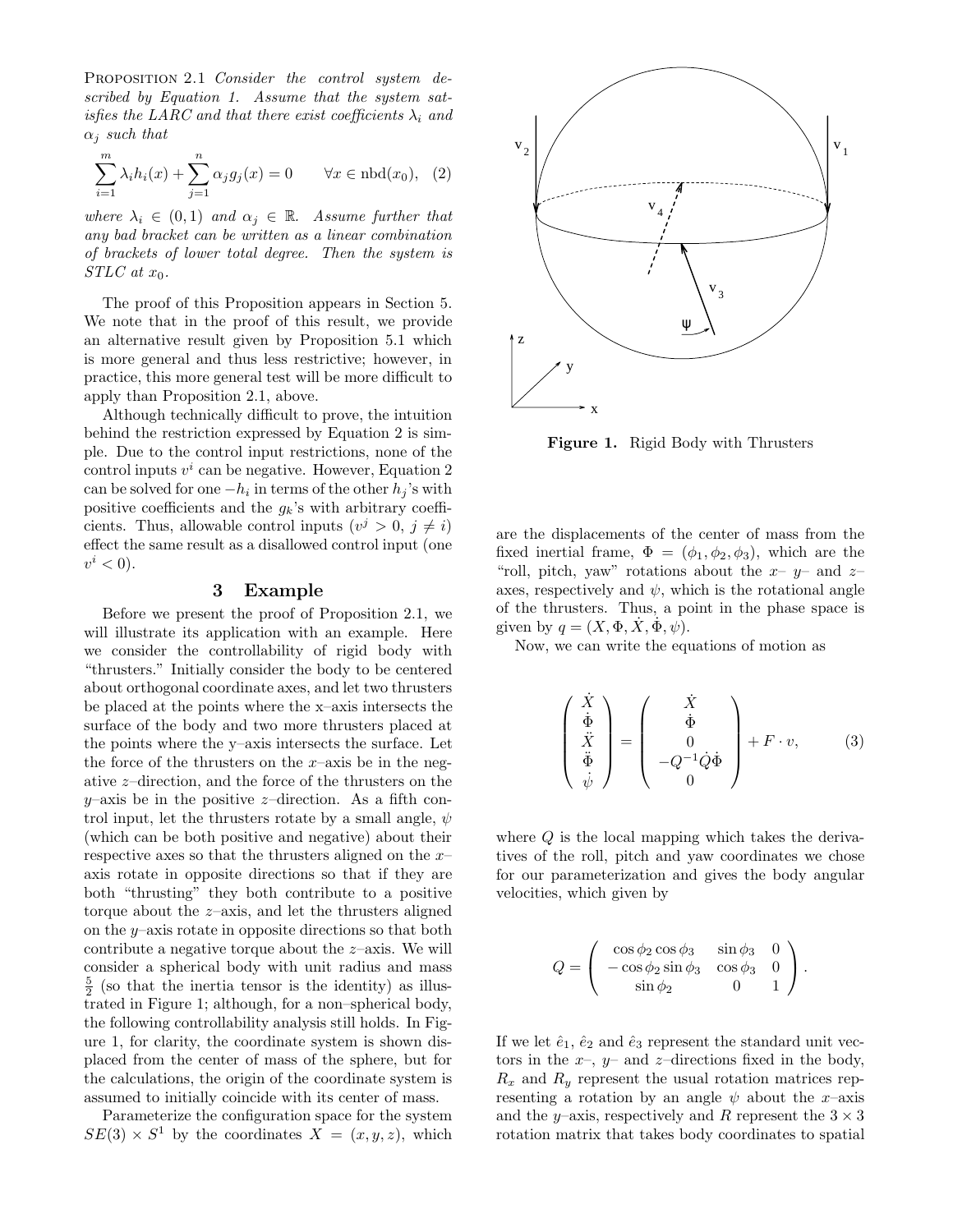coordinates, then

$$
F = \left(\begin{array}{ccccc} 0 & 0 & 0 \\ 0 & 0 & 0 \\ -\frac{5}{2}RR_x\hat{e}_3 & -\frac{5}{2}RR_x\hat{e}_3 \\ Q^{-1}((R_x\hat{e}_3)\times\hat{e}_2) & Q^{-1}((-R_x\hat{e}_3)\times\hat{e}_2) \\ 0 & 0 & 0 \\ 0 & 0 & 0 \\ 0 & 0 & 0 \\ \frac{5}{2}RR_y\hat{e}_3 & \frac{5}{2}RR_y\hat{e}_3 & 0 \\ Q^{-1}((R_y\hat{e}_3)\times e_1) & (Q^{-1}(-R_y\hat{e}_3)\times e_1) & 0 \\ 0 & 0 & 1 \end{array}\right)
$$

and  $v = (v^1, \dots, v^4, u)^T$ . We will refer to the first four columns in the matrix on the right hand side of the equation for F as  $h_1, \ldots, h_4$ , the fifth column as g and the first column on the right hand side of Equation 3 as  $f$ , to notationally correspond to Equation 1, *i.e.*, the thruster forces,  $v_i$  are restricted to be non-negative, and the thruster rotation angle,  $\psi$  can be either positive or negative.

First we must check that the system satisfies the LARC. Tedious calculations show that the following collection of vector fields spans  $T_xM$  everywhere except for the parameterization singularity at  $\phi_2 = \frac{\pi}{2}$ :

 $\{h_1,h_2,h_3,g, [g,h_1],[g,h_2],[h_1,f],[h_2,f],[h_3,f],$  $[g,h_3], [[g,h_1],f], [[g,h_2],f], [[g,h_3],f]]$ .

Now, we note that the hypothesis of Proposition 2.1 expressed by Equation 2 is satisfied because

$$
\sum_j h_j(x) = 0, \quad \forall x \in M.
$$

The LARC is satisfied by brackets with total degree  $\leq$  3 +  $\epsilon$ , so we need to show that all bad brackets with total degree  $\leq 3 + \epsilon$  are spanned by brackets with lower total degree. Note, that the only bad bracket with one element is  $f(x)$ . However,  $f(x) = 0$  if  $\dot{X} = \dot{\Phi} = 0$ . For brackets with three elements, we note that any bad bracket must have zero or two occurrences of the vector field g. If there are zero  $g$ 's, there must be one or more h's (since  $[f, [f, f]] = 0$ ). If there is only one h, then it is not a bad bracket. If there are two or more  $h$ 's, then the total degree of the bracket is greater than  $3+\epsilon$ . If there are two occurrence of g, then there must either be two g's and one  $h_i$  or two g's and one f. In the first case, since there is one  $h_i$ , that bracket is not a bad bracket. In the second case, we note that in this example  $[g, f](x) = 0$ , so that bad bracket can be written as a linear combination of lower order elements. Therefore the system is STLC from any position with zero velocity.

### **3.1 Simulation Results**

In this section we present simulation results which demonstrate the controllability properties of the rigid body example. The following graphs are intended to illustrate that, after a sequence of control inputs, and possibly after a complicated series of gyrations, the system, to leading order, has undergone a net motion in a particular direction. We only present results for motion in two directions, but note that it is possible to do so for all directions in the 13–dimensional phase space.

For example, consider motion in the  $x$ -direction. We note that  $\dot{x} = \frac{1}{2}[[g, h_1], f] - \frac{1}{2}[[g, h_2], f]$ . Figure 2 illustrates a sequence of motions that the system may undergo to move in the  $x$ –direction. Note that the system is momentarily displaced in various states other than purely the  $x$ –direction; however, the end result is pure displacement in the x–direction.



**Figure 2.** Control Inputs for x Direction

Also, consider motion in the  $\phi_3$  direction. Note that  $\dot{\phi}_3 = \frac{1}{5}([[g,h_1],f] + [[g,h_2],f])$ . Figure 3 illustrates a sequence of motions that the system may undergo to move in the  $\phi_3$ -direction. Again, note that the system is momentarily displaced in various states other than purely the  $\phi_3$ -direction; however, the end result is pure displacement in the  $\phi_3$ -direction.



**Figure 3.** Control Inputs for  $\phi_3$  Direction

Rather than specifically illustrate how we obtained the sequence of control inputs used for the above simulations, we will discuss the heuristic synthesis technique we used in more general terms. This technique is merely presented to illustrate the means by which we obtained the control inputs for the above examples, and is not presented as part of a rigorous theory. (A possible rigorous approach to this synthesis problem would be to extend the averaging results of Leonard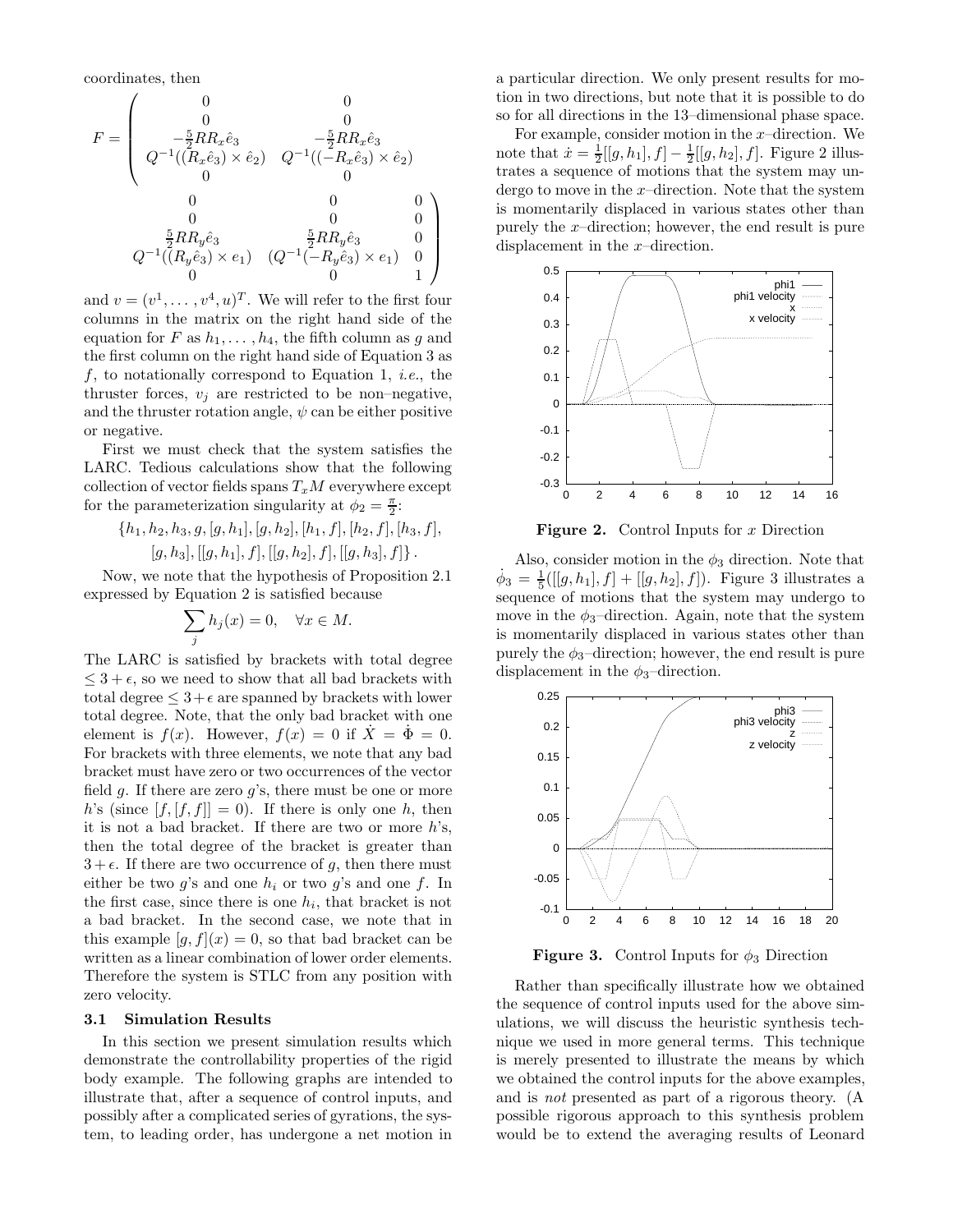and Krishnaprasad [4] to the context of the problem we are considering.)

Recall that if we denote the flow of a vector field  $\sqrt{f}$ at time t starting at a point  $x_0$  by  $\phi_t^f(x_0)$ , we can write

$$
\phi_{\epsilon}^{-g_2} \cdot \phi_{\epsilon}^{-g_1} \cdot \phi_{\epsilon}^{g_2} \cdot \phi_{\epsilon}^{g_1}(x_0) = x_0 + \epsilon^2[g_1, g_2] + \mathcal{O}(\epsilon^3),
$$

where  $\phi_{\epsilon}^{g} \cdot \phi_{\epsilon}^{f}$  denotes the composition of the two flows, *i.e.*, the flow along an integral curve of  $f$  followed by the flow along an integral curve of  $q$ . Thus to "flow" in the direction of a Lie bracket (to leading order), we simply modulate the control inputs associated with two vector fields to execute the sequence of flows illustrated.

Now consider, for example, the third order bracket  $[f, [f,g]]$ . Writing this in terms of its approximation by flows we have

$$
\begin{aligned} \left[f,\left[f,g\right]\right] \sim \\ \phi^{-f}_\epsilon \cdot \phi^{-g}_\epsilon \cdot \phi^f_\epsilon \cdot \phi^g_\epsilon \cdot \phi^{-f}_\epsilon \cdot \phi^{-g}_\epsilon \cdot \phi^{-f}_\epsilon \cdot \phi^g_\epsilon \cdot \phi^f_\epsilon \cdot \phi^f_\epsilon. \end{aligned}
$$

All the −f terms appearing throughout the above equation are clearly problematic. However, it is actually possible to rewrite the bracket in a manner that will allow it to be executed. First, consider

$$
[f, [f, g]] = [-f, [-f, g]] \sim (4)
$$
  

$$
\phi_{\epsilon}^{f} \cdot \phi_{\epsilon}^{-g} \cdot \phi_{\epsilon}^{-f} \cdot \phi_{\epsilon}^{g} \cdot \phi_{\epsilon}^{f} \cdot \phi_{\epsilon}^{-g} \cdot \phi_{\epsilon}^{f} \cdot \phi_{\epsilon}^{-g} \cdot \phi_{\epsilon}^{-f} \cdot \phi_{\epsilon}^{-f}.
$$

Now, the first two  $-f$  terms do not affect the flow since we assume that  $f(x_0) = 0$ . There still is one remaining −f flow. However, we note that it corresponds to a set of four flows which are approximating the bracket  $[g, -f]$ . However,  $[g, -f] = [-f, -g]$  and  $[-f, g] \sim$  $\phi^g_{\epsilon} \cdot \phi^f_{\epsilon} \cdot \phi^{-g}_{\epsilon} \cdot \phi^{-f}_{\epsilon}$ , and when this is substituted into Equation 4, we have

$$
\begin{aligned}[f,[f,g]]&=[-f,[-f,g]]\sim \\ \phi^g_\epsilon\cdot\phi^f_\epsilon\cdot\phi^{-g}_\epsilon\cdot\phi^{-f}_\epsilon\cdot\phi^f_\epsilon\cdot\phi^{-g}_\epsilon\cdot\phi^f_\epsilon\cdot\phi^g_\epsilon\cdot\phi^{-f}_\epsilon\cdot\phi^{-f}_\epsilon, \end{aligned}
$$

and so the composed flow  $\phi_{\epsilon}^{-f} \cdot \phi_{\epsilon}^{f} = 0$ , and thus has no effect on the net flow. Finally, to flow along the negative direction of an integral curve of one of the  $h_i$ , we simply flow along the positive direction of the vector field  $\sum_{j\neq i} h_j$ .

These observations allowed us to determine sequences of control inputs which produced displacements in all 13 states of the system, similar to the results illustrated in Figures 2 and 3

# **4 Background Material**

In this Section, we briefly outline the necessary mathematical objects for the proof. In Section 5, we present the proof for the main result. This presentation is necessarily brief. Complete definitions and more complete explanations of these can be found in Sussmann [5] or Lewis [6]. Other algebraic material is from [7, 8].

Denote the free associative algebra over  $\mathbb R$  generated by the set of non–commuting indeterminates  $\mathbf{X} = \{X_0, X_1, \ldots, X_{m+n}\}\$  by  $A(\mathbf{X})$  and its homogeneous components of degree N by  $A^{N,hom}(\mathbf{X})$ . Let  $L(X)$  be the free Lie algebra generated by X, and denote its homogeneous components of degree  $N$  by  $L^{N,hom}(\mathbf{X}).$ 

Let  $\hat{A}(\mathbf{X})$  denote the set of all *formal power series*  $\sum_{I} a_I X_I$ , where  $X_I = X_{i_1} X_{i_2} \cdots X_{i_k}$  for the multiindex  $I = (i_1, i_2, \dots, i_k)$  and let  $\hat{A}_0(\mathbf{X})$  denote the set of formal power series for which  $a_{\emptyset} = 0$ . The *exponen*tial map is the well defined bijection

$$
\exp: \hat{A}_0(\mathbf{X}) \to 1 + \hat{A}_0(\mathbf{X})
$$

whose inverse is denoted by log, both of which are defined by their usual series definitions.

Also, let  $\tilde{L}(\mathbf{X}) \subseteq A_0(\mathbf{X})$  be the set of all formal sums  $\sum_{N=1}^{\infty} S_N$  such that each  $S_N$  is in  $L^{N,hom}(\mathbf{X})$ . Note that the exponential map is well defined on  $\hat{L}(\mathbf{X})$ . The elements of  $\hat{A}(\mathbf{X})$  that are of the form  $\exp(S)$ for some  $S \in \hat{L}(\mathbf{X})$  are the exponential Lie series in  $X_0,\ldots,X_m$ . The set of all such series is denoted by  $\hat{G}(\mathbf{X})$ , which is a group. The exponential map, restricted to  $\hat{L}(\mathbf{X})$  is a bijection from  $\hat{L}(\mathbf{X})$  to  $\hat{G}(\mathbf{X})$ .

Consider the differential equation

$$
\dot{S} = S\left(X_0 + \sum_{i=1}^{m} u_i X_i\right) \tag{5}
$$

for an  $\hat{A}(\mathbf{X})$ –valued function  $t \to S(t)$ , with the initial condition  $S(0) = 1$ . Sussmann [5] notes that the solution to this differential equation exists and is unique, and is given by

$$
S(t) = \sum_{I} \left( \int_0^t u_I \right) X_I \tag{6}
$$

where

$$
\int_0^t u_I = \int_0^t \int_0^{\tau_k} \int_0^{\tau_{k-1}} \cdots
$$

$$
\int_0^{\tau_2} u_{i_k}(\tau_k) u_{i_{k-1}}(\tau_{k-1}) \cdots u_{i_1}(\tau_1) d\tau_1 \cdots d\tau_k.
$$

The series  $S(T(u(\cdot)))$ , with  $t \to S(t)$  as above is the formal power series associated with the control  $u(\cdot)$ , and will be denoted by  $\text{Ser}(u(\cdot))$ , where  $T(u(\cdot))$  is the terminal time of  $u(\cdot)$ .

Let  $\mathcal U$  be the set of all functions  $u(\cdot)$  whose domain is a compact interval of the form  $[0, T]$  such that  $u(\cdot)$  takes values in  $\mathbb{R}^m$  and is Lebesgue integrable on  $[0, T]$ . Now, if K is an arbitrary subset of  $\mathbb{R}^m$ , then we can consider  $\mathcal{U}_m(K)$ , the subsemigroup of  $\mathcal{U}_m$  whose elements are the K–valued controls. The image of  $\mathcal{U}_m(K)$  under Ser will be denoted by  $\tilde{S}(\mathbf{X}, K)$ .

If V is a linear space over  $\mathbb{R}$ , a group of dilations of V is a mapping  $\rho \to \Delta(\rho)$  that assigns to every real  $\rho > 0$  a linear endomorphism  $\Delta(\rho): V \to V$ , in such a way that

- 1.  $\Delta(1) =$  identity,
- 2.  $\Delta(\rho_1)\Delta(\rho_2) = \Delta(\rho_1 \rho_2) \quad \forall \rho_1, \rho_2$
- 3. *V* has a direct sum decomposition  $V = \bigoplus V_j$  such that the subspaces  $V_j$  are invariant under the  $\Delta(\rho)$ , and the action of  $\Delta(\rho)$  on each  $V_j$  is given by multiplication by  $\rho^{\alpha_j}$  for some  $\alpha_j \geq 0$ .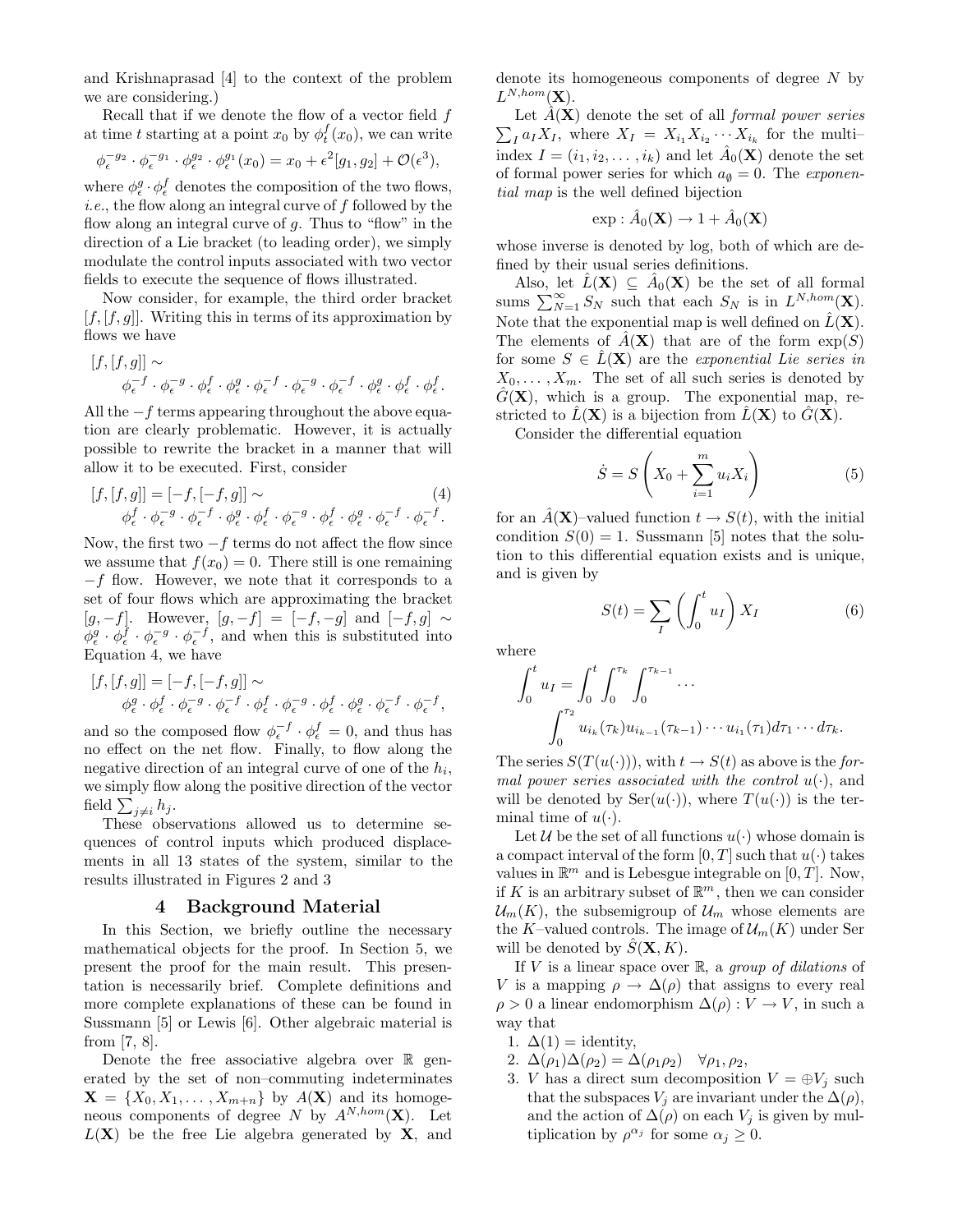Note that any  $v \in V$  can be expressed in a unique way as a sum  $\sum_j v_j$ ,  $v_j \in V_j$ . The  $\Delta$ degree of v is the largest  $\alpha_j$  such that  $v_j \neq 0$ . A group of dilations is called strict if it has no component of degree zero. We say that  $\Delta$  is *compati*ble with  $\hat{S}(\mathbf{X}, K)$  if  $\Delta(\rho) (X_0 + \sum_{i=1}^m u_i X_i)$  is of the form  $T(X_0 + \sum_{i=1}^m v_i X_i)$  for some  $T > 0$ , where  $(v_1,\ldots,v_m) \in K$ , whenever  $0 < \rho \leq 1$  and  $(u_1,\ldots,u_m)\in K.$ 

If **f** =  $(f_0, \ldots, f_m)$  is an  $(m+1)$ –tuple of  $C^{\infty}$  vector fields on a  $C^{\infty}$  manifold M, then define the map  $Ev(\mathbf{f})$ which assigns to every element of  $L(\mathbf{X})$  the vector fields obtained by plugging in each  $f_i$  for the corresponding X<sub>i</sub>. If  $p \in M$ , then define the map  $Ev_p(\mathbf{f})$  from  $L(\mathbf{X})$  to  $T_pM$ , given by  $Ev_p(\mathbf{f})(Z) = Ev(\mathbf{f})(Z)(p)$ . If  $Z \in L(\mathbf{X})$ is ∆–homogeneous, we say that Z is ∆–neutralized for **f** at p if  $Ev_p(f)(Z)$  can be expressed as a sum of vectors  $Ev_p(\mathbf{f})(Q_i)$ , where the  $Q_i$  are elements of  $L(\mathbf{X})$  of lower  $\Delta$ –degree than Z. We will refer to the triple  $(M, \mathbf{f}, K)$ as a control system.

The class of controls is embedded as a subsemigroup  $\hat{S}(\mathbf{X}, K)$  of the group  $\hat{G}(\mathbf{X}) = \{\exp(Z) : Z \in \hat{L}(\mathbf{X})\}.$ An automorphism  $\lambda$  of  $L(\mathbf{X})$  gives rise to a mapping  $\lambda$ , where, if  $Z = \sum_{i=1}^{\infty} P_i$ , where  $P_i$  is homogeneous of degree *i*, then  $\hat{\lambda}(Z) = \sum_{i=1}^{\infty} \lambda(P_i)$ . Also, define  $\lambda^{\#}$  from  $\hat{G}(\mathbf{X})$  to  $\hat{G}(\mathbf{X})$  by letting  $\lambda^{\#}(\exp(Z)) = \exp(\hat{\lambda}(Z))$ for  $Z \in L(\mathbf{X})$ .

An *input symmetry* is an automorphism  $\lambda$  of  $L(\mathbf{X})$ such that the corresponding map  $\lambda^{\#}$  maps  $\hat{S}(\mathbf{X}, K)$  to  $S(\mathbf{X}, K)$ . A linear map  $\lambda : L(\mathbf{X}) \to L(\mathbf{X})$  is graded if  $\lambda$  maps  $L^{j,hom}(\mathbf{X})$  into  $L^{j,hom}(\mathbf{X})$  for each j.

Finally, we say that an element of  $L(\mathbf{X})$  is *totally odd* if all its homogeneous components have odd degree.

Our result will follow from the following theorem, which is a corollary to the main result in [2].

THEOREM 4.1 Let  $(M, \mathbf{f}, K)$  be a control system, and let  $p \in M$ . Assume that **f** satisfies the LARC at p, and that there exists (a) an admissible group of dilations  $\Delta$  of  $L^{1,hom}(\mathbf{X})$  which is compatible with  $\hat{S}(\mathbf{X},K)$ , (b) a finite group  $\Lambda_0$  of graded linear maps from  $L(\mathbf{X})$  to L(**X**) that are input symmetries, such that every totally odd  $\Lambda_0$ –fixed element of  $L(X)$  is  $\Delta$ –neutralized for **f** at p. Then  $(M, \mathbf{f}, K)$  is STLC from p.

#### **5 Proof of Proposition 2.1**

We will prove Proposition 2.1 as a corollary to a more general result.

Let  $X = \{X_0, X_1, \ldots, X_m, X_{m+1}, \ldots, X_{m+n}\}\$ and  $f = \{f, h_1, \ldots, h_m, g_1, \ldots, g_n\}$  so that  $Ev(f)$  takes  $X_0$ to f,  $X_i$  to  $h_i$  for  $i = 1, \ldots, m$  and  $X_j$  to  $g_{j-m}$  for  $j = m + 1, \ldots, m + n$ . The f,  $h_i$  and  $g_j$  above correspond to the vector fields in the Equation 1. Let  $Br(X)$ be the set of "brackets" of elements from **X** and  $\delta^{i}(B)$ be the number of occurrences of  $X_i$  in  $B \in Br(X)$ .

Consider the automorphism generated by  $\sigma_i$ ,  $i =$  $m+1,\ldots,m+n$  where  $\sigma_i$  sends  $X_j$  to  $X_j$  if  $j\neq i$  and  $X_i$  to − $X_i$ . Clearly, a  $Λ_0$ -fixed element of  $L(X)$  cannot have an odd number of each  $X \in \{X_{m+1}, \ldots, X_{m+n}\}.$ Thus, we can consider only elements with an even number of each  $X \in \{X_{m+1}, \ldots, X_{m+n}\}\)$ , so we will call an element  $B \in Br(X)$  bad if  $\delta^b$  is even for each  $b = m + 1, \dots, m + n$  and  $\delta^0 + \sum_{a=1}^m \delta^a$  is odd. A bracket is good if it is not bad. Note that these definitions of good and bad are slightly different than those that appeared in the paragraph before Proposition 2.1. This difference will be addressed later in the proof. Let  $S_m$  denote the permutation group on m symbols. For  $\pi_m \in S_m$  and  $\pi_n \in S_n$  define  $\overline{\pi}(B)$  to be the bracket obtained by fixing  $X_0$ , sending  $X_a$  to  $X_{\pi_m(a)}$ for  $i = 1, \ldots m$  and sending  $X_b$  to  $X_{(\pi_n(b-m))+m}$  for  $b = m + 1, \ldots, m + n$ . Now define the symmetrization operator

$$
\beta(B) = \sum_{\pi_n \in S_n} \sum_{\pi_m \in S_m} \overline{\pi}(B). \tag{7}
$$

Now, let  $\theta \geq 1$  be a real number, and define  $\Delta(\rho)$ by

$$
\Delta(\rho) : (X_0, \dots, X_{m+n}) \mapsto (8)
$$
  

$$
(\rho X_0, \rho^{\theta} X_1, \dots, \rho^{\theta} X_m, \rho X_{m+1}, \dots, \rho X_{m+n}).
$$

This dilation is compatible with  $\hat{S}(X,K)$  by construction. Note also that this dilation makes each  $\bar{\pi}$  a graded linear map. The  $\Delta$ –degree is given by

$$
\delta_{\theta}(B) = \delta^{0}(B) + \theta \sum_{i=1}^{m} \delta^{h_i}(B) + \sum_{i=1}^{n} \delta^{i+m}(B).
$$

The following is a slightly simplified formulation of Theorem 4.1.

PROPOSITION 5.1 Consider the bijection  $\phi : \mathbf{X} \to \mathbf{f}$ which sends  $X_0$  to f,  $X_a$  to  $h_a$  for  $a = 1, \ldots, m$ , and  $X_b$  to  $g_{b-m}$  for  $b = m + 1, \ldots m + n$ . Suppose that the system described by Equation 1 is such that every bad bracket  $B \in Br(X)$  has the property that

$$
Ev_x(\phi)(\beta(B)) = \sum_{a=1}^k \xi^a Ev_x(\phi)(C_a)
$$
 (9)

where  $\xi^i \in \mathbb{R}$  and  $\delta_\theta(C_a) < \delta_\theta(B)$  for  $a = 1, \ldots k$ . Also suppose that 1 satisfies the LARC at x. Then the system described by Equation 1 is STLC at x.

Proof: Provided that the dilation defined by Equation 8 is compatible with  $\hat{S}(\mathbf{X}, K)$  and that the collection of all  $\bar{\pi}$ 's comprise a group which is an input symmetry, then this is simply a restatement of Theorem 4.1. As previously mentioned, the dilation defined by Equation 8 is compatible with  $\tilde{S}(\mathbf{X}, K)$  by construction.

We need to show that the group comprised of all the  $\overline{\pi}$ 's is an input symmetry. Define  $\overline{\pi}^{\#}$  by  $\overline{\pi}^{\#}$  (exp Z) =  $\exp(\hat{\overline{\pi}}(Z))$   $Z \in \hat{L}(\mathbf{X})$ , where  $\hat{\overline{\pi}} : \hat{L}(\mathbf{X}) \to \hat{L}(\mathbf{X})$  is given by  $\hat{\pi}(Z) = \sum_{i=1}^{\infty} \overline{\pi}(P_i)$ , if  $Z = \sum_{i=1}^{\infty} P_i$ , where each  $P_i$ is homogeneous of degree i. Clearly,  $\overline{\pi}^{\#}$  simply fixes  $X_0$ , sends  $X_a$  to  $X_{\pi_m(a)}$  for  $i = 1, \ldots m$  and sends  $X_b$